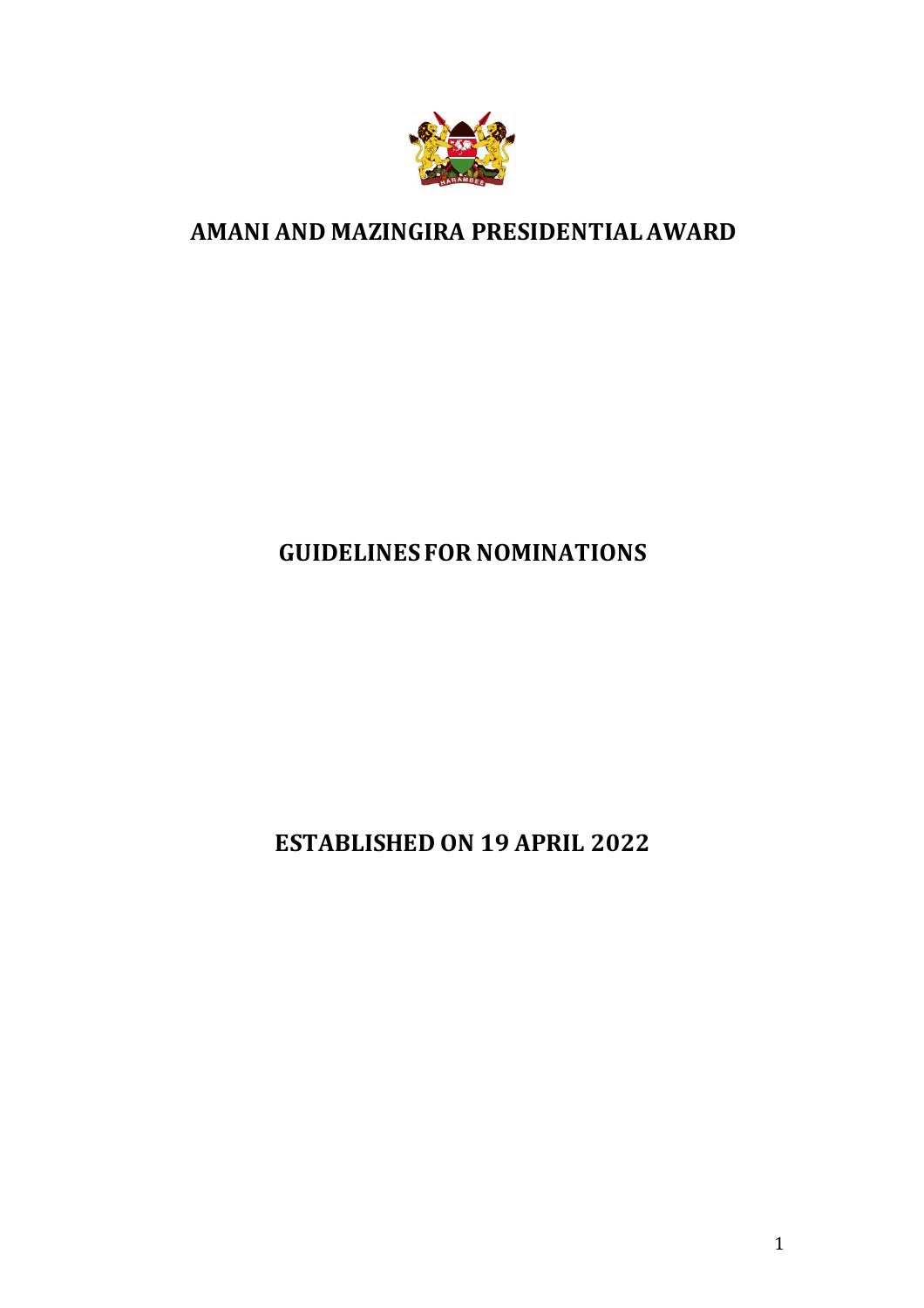# 1.Introduction

- 1.1. The Amani and Mazingira Award as announced by H.E. President Uhuru Muigai Kenyatta,C.G.H. on 3 March 2022 during the UNEA5.2 High level Special Session titled UNEP@5O is intended to be an award for multilateralism to be championed by the Government of Kenya.
- 1.2. The Amani and Mazingira Award (hereinafter referred to as 'the Award') aims to recognize persons and institutions leading the journey towards environmental sustainability. It seeks to promote global efforts towards strengthening multilateralism in the world, particularly in the area of environmental protection, sustainable development and peace and security.
- 1.3. The recipient of the Award will receive global publicity and recognition, a state commendation and a monetary gift of USD 20,000 in an Award giving ceremony to be hosted by the government of Kenya in the presence of national, regional, continental and international guests.
- 1.4. The Award will recognize and reward exceptional efforts made by individuals, groups and organizations, including women and youth as well as initiatives that have demonstrated or have potential in significantly contributing or driving effectiveness in the field of Environmental protection and conservation, sustainable development, peace and security issues.
- 1.5. By highlighting exemplary models and promoting excellence and creativity in environmental sustainability, the Award will facilitate the collection, dissemination and, where possible, replication of noteworthy initiatives and good practices to foster collective action to save the planet.
- 1.6. In this context, the Award is to serve as an incentive and as a tool to identify, recognize, honor and reward those who have shown vision, leadership, creativity, enthusiasm in, and commitment and dedication for tackling the triple planet crisis, as well as the capacity to inspire others to replicate similar efforts. Against this background, the Award would create a platform that acknowledges good practices and spurs action in the global efforts towards a healthy planet for all.
- 1.7. It will consolidate the country's history of leadership in environmental protection and nature conservation and peace and security issues, drawing on the work of the nobel laureate the late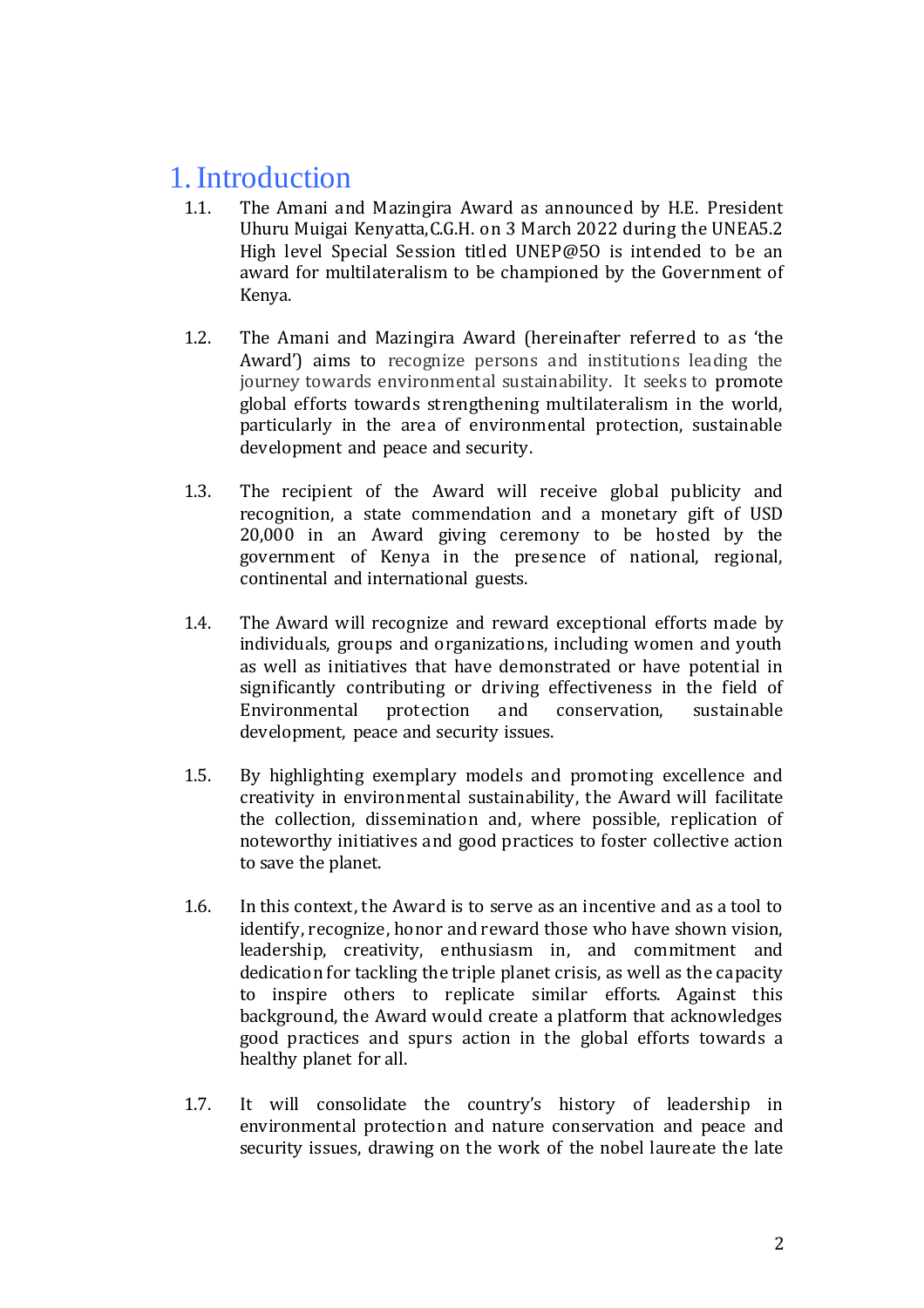Professor Wangari Mathai and affirming the status of Nairobi as the seat of environmental multilateralism.

- 1.8. Every two years those eligible for nomination will be determined with the following categories:
	- **(a) Multilateral efforts to achieve environmental protection, sustainable development, peace and security;**
	- **(b) Fostering linkages between the environment, sustainable development, peace and security;**
	- **(c) Addressing climate change and its adverse effects;**
	- **(d) Dealing with disruptive and unpredictable international threats;**
	- **(e) Championing and negotiating multilateral resolutions at a continental and/or international level;**
- 1.9. In this regard, the Ministry of Environment and Forestry and the Ministry of Foreign Affairs are herein tasked to coordinate the process that seeks to identify the first nominee of this prestigious Award. This will be done through an Inter-Ministerial / Multisectoral Board with participants from MDAs, UN Agencies, NGOs, Private sector and Religious organizations.
- 1.10. This will also be implemented in line with the Constitutional provisions as contained in article 132 (4) (c) and the National Honours Act that establishes appropriate instruments, protocols, criteria and other modalities for such Awards. The multi-sectoral Board will be co-chaired by the Principal Secretaries, Ministry of Environment and Forestry and Ministry of Foreign Affairs.
- 1.11. The Award will facilitate the collection, dissemination and, where possible, replication of noteworthy initiatives and good practices to foster peace and security and a healthy planet which motivates people to make peace with nature. In this context, the Award will serve as an incentive and as a tool to identify, recognize, honor and reward those who have shown vision, leadership, creativity, enthusiasm in, and commitment and dedication to tackling environmental issues, peace and security as well as the capacity to inspire others to replicate similar efforts.
- 1.12. Against this backdrop, the Award will create a platform that acknowledges good practices and spurs action in the global call to address the triple planetary crisis of climate change, pollution and biodiversity loss.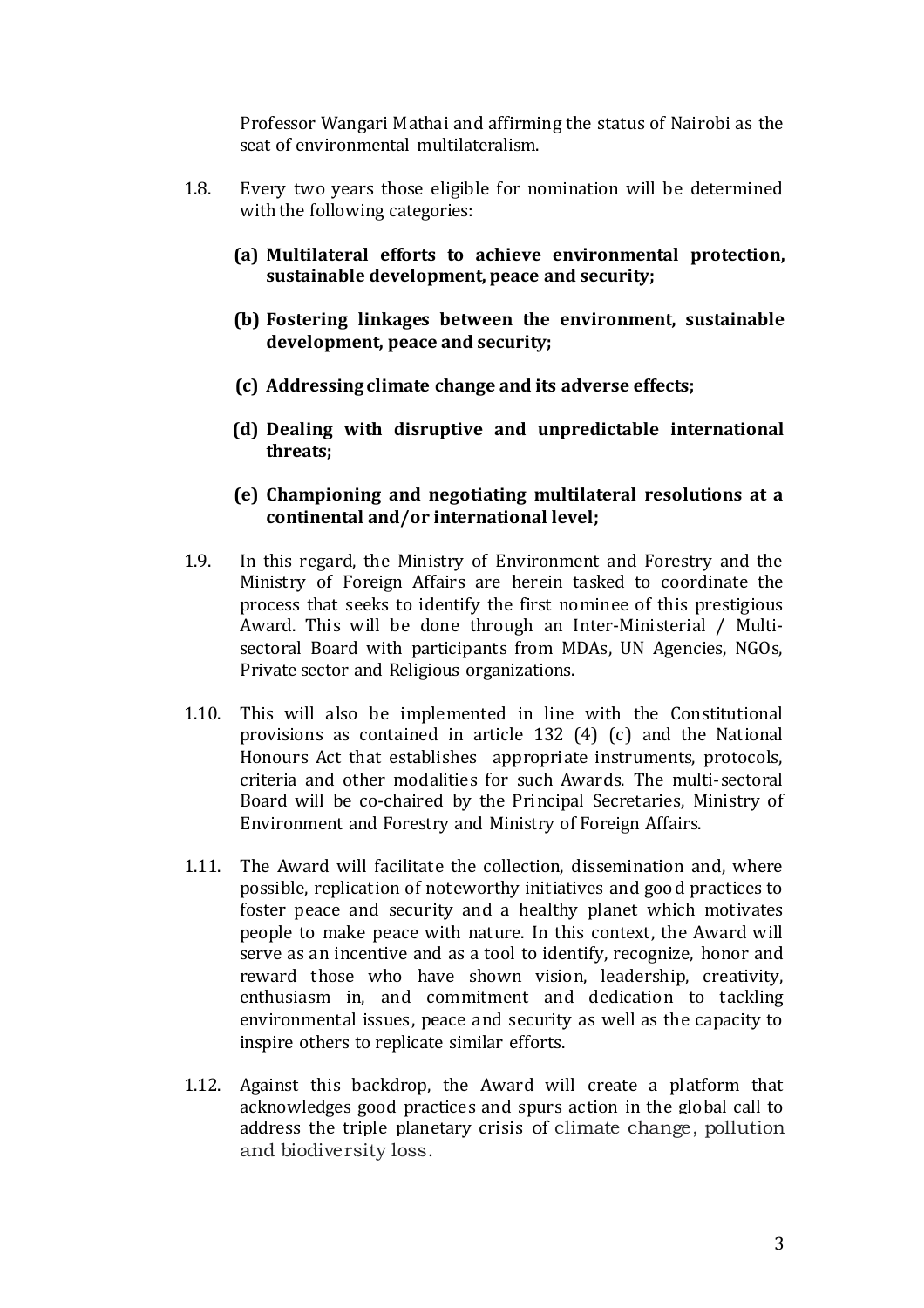1.13. The Award will be Bi-annual and will be presented to the selected nominee by H.E the President of Kenya. The award will be biannually presented on 1 June during Kenya's national Madaraka Day and ahead of World Environmental Day or otherwise on day deemed appropriate by H.E the President of Kenya.

## **2.** Assessments and Selection Process

There will be two selection bodies:

- 2.1 The Assessment Advisory Board (hereinafter referred to as the AAB) and the High Level Award Committee (hereinafter referred to as the HLAC).
- 2.2 The AAB shall conduct a first round of evaluations, develop a shortlist of nominees and present this shortlist with its relevant recommendations to the HLAC for final selection. The HLC will select the winners from the shortlist.
- 2.3 Separate Terms of Reference (hereinafter referred to as 'ToR') will specify the role of each of these bodies.
- 2.4 There shall be a Secretariat which will be established with the purpose of serving in a supporting, organizational and administrative function with regards to the implementation of the Award.
- 2.5 A Code of Conduct complementing the ToRs of the HLC, AAB and the Secretariat will be developed.
- 3. Establishment of the Assessment Advisory Board (AAB)
- 3.1 The Assessment Advisory Board (hereinafter referred to as the "Board" or "AAB") has been established by the Principal Secretaries, Ministry of Foreign Affairs and Ministry of Environment and Forestry (herein serving as the Chair Persons of the Board) with the purpose of serving in supporting, planning, organizational and administrative function with regards to the planning, implementation and follow-up of the Award.
- 3.2 The AAB shall comprise two coordinators (herein referred to as Executive Heads of the AAB) identified from the Ministry of Foreign Affairs and Ministry of Environment and Forestry who will steer the engagements of the board.
- 3.3 The Board shall also include the Principal Secretaries for Shipping and Maritime, the National Treasury and State Department of Fisheries and a representative of the United Nations Environmental Programme.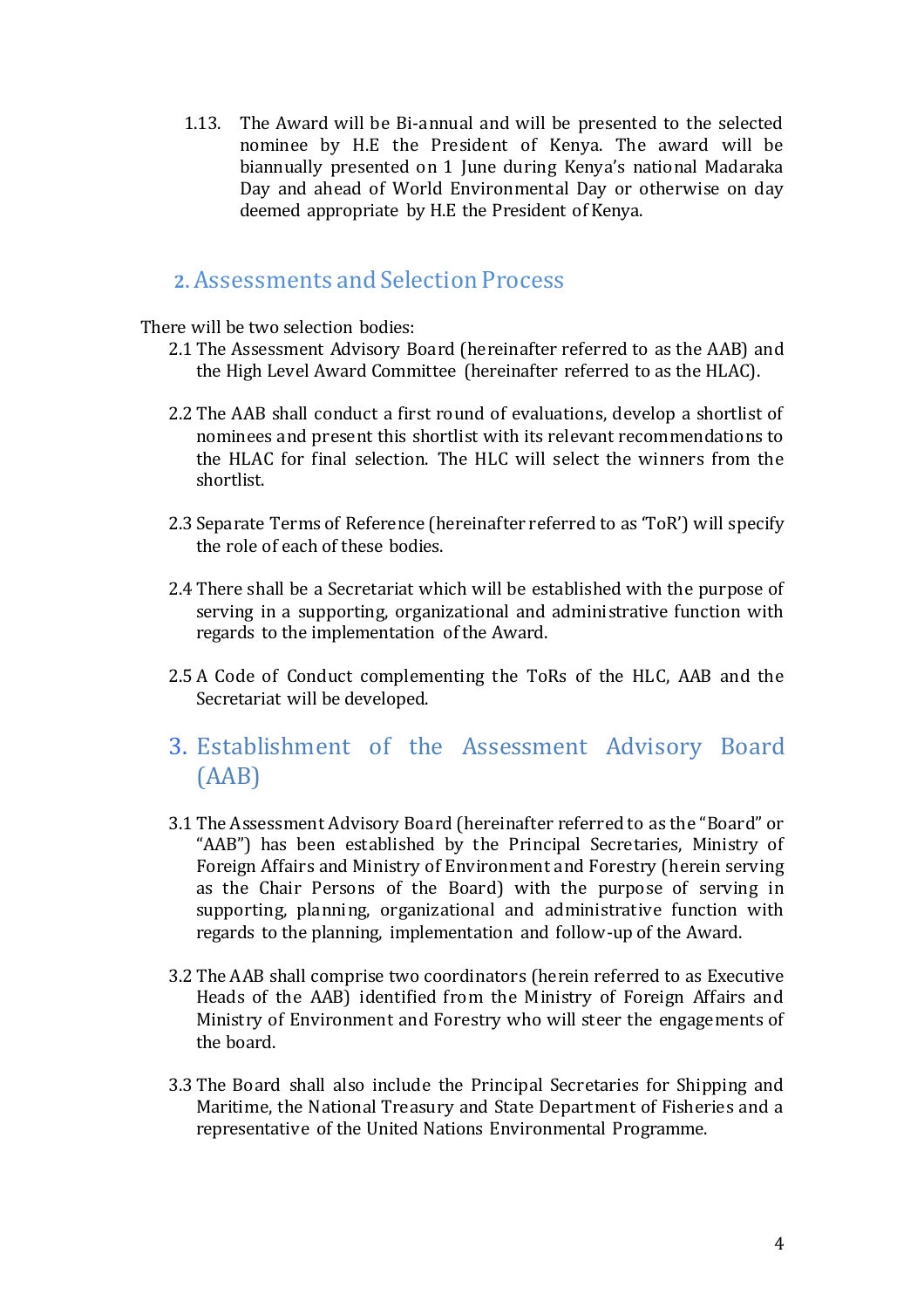- 3.4 The Board shall be responsible for all organizational, administrative and financial matters regarding the Award, including by means of establishing procedures and providing overall support to the selection process.
- 3.5 There shall be developed a code of conduct to guide the working of the Board.

## 4. Obligations and Responsibilities of the AAB

- 4.1 The responsibilities of the Assessment Advisory Board shall be:
	- 4.1.1 Coordinate, implement and administer the processes of nomination and selection for the Award. Its responsibilities may include but are not limited to the following tasks;
	- 4.1.2 Prepare and coordinate the nomination and selection procedure for nominees of the Award;
	- 4.1.3 Carry out due diligence, after obtaining consent, of the shortlist nominations, requesting further information on nominees, and requesting their consent to be nominated and be subjected to appropriate background checks;
	- 4.1.4 Create and implement a communication strategy for the receipt of nominations as well as for sharing information regarding the Award;
	- 4.1.5 Provide administrative and organizational support to the High-Level Award Committee under the Office of the President which has been mandated to make the final assessment of the selected nominees;
	- 4.1.6 Contribute to the preparations and coordination of the identified nominee to the biannual ceremony for the presentation of the Awards;
	- 4.1.7 Prepare reports, evaluations, contacts and lessons learned; and
	- 4.1.8 Make full evaluation of the Award's succeeding iterations.

#### 5. Secretariat

- 5.1 The Board will be supported by a Secretariat constituted from Ministry of Foreign Affairs and Ministry of Environment and Forestry and other relevant MDAs who are part of the Board.
- 5.2 The Secretariat will support the Board in the following manner;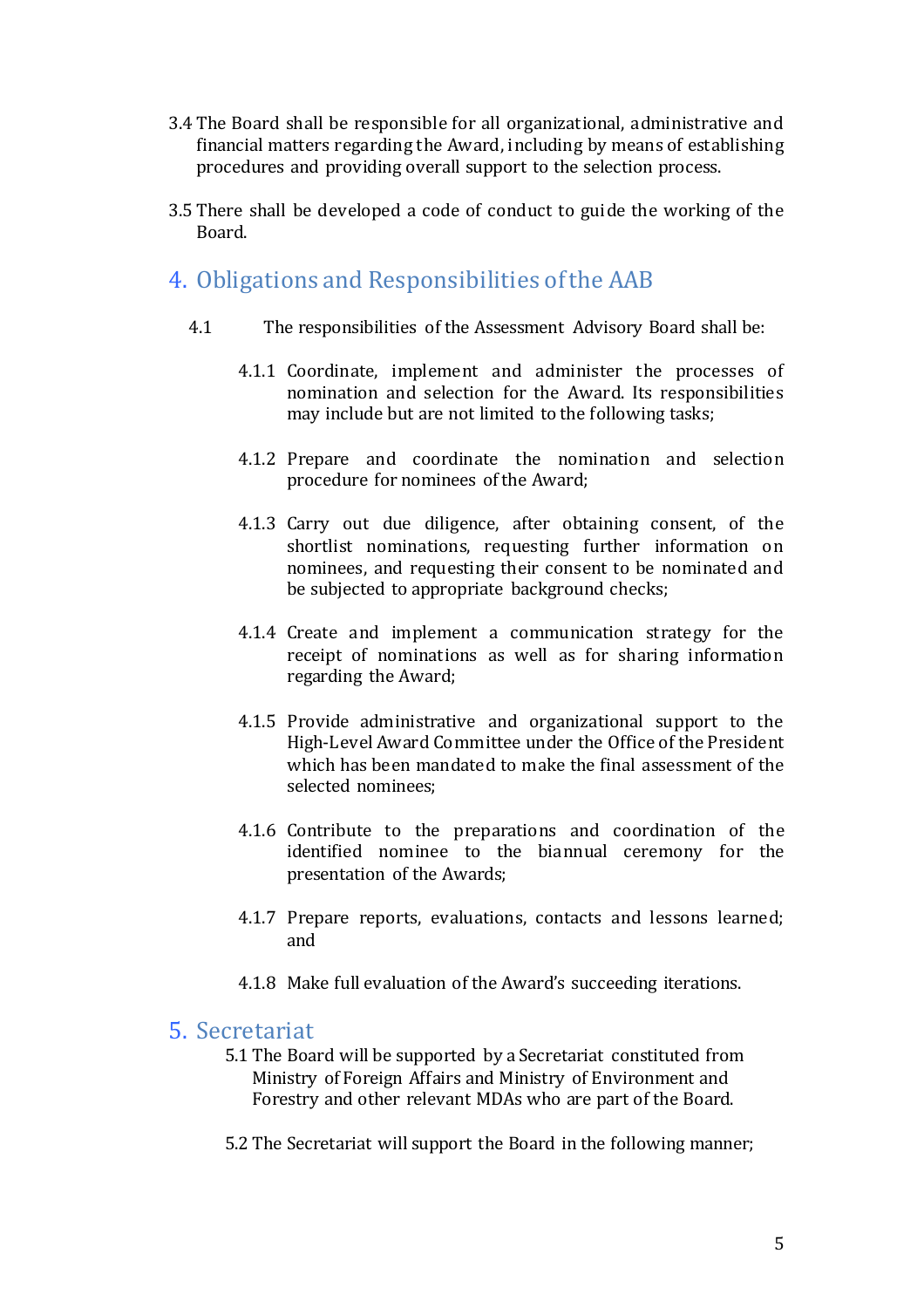- 5.2.1 Following up on the disseminated call of Expression of Interest.
- 5.2.2 Ensure the selection process is consistent with the set timelines.
- 5.2.3 Provide read outs and reports of the Board meetings.
- 5.2.4 Support the collating of the received nominations.
- 5.2.5 Support the research to be undertaken on the identified nominees for due diligence.
- 5.2.6 Support the preparation of the participation of the nominee for the Award ceremony.
- 5.2.7 Provide support on any other areas as requested by the Committee.
- 5.2.8 Report to the AAB on any matters arising that contributes to the Work of the Committee.

## **6.** Eligibility Criteria

- *6.1. Eligible nominees for the award will be selected from the following criteria;*
	- 6.1.1. Must have contributed to work/initiatives geared towards environmental protection, sustainable development, peace and security.
	- 6.1.2. Must exhibit service leadership by developing and inspiring others. Tutoring and mentoring individuals or communities, or participating in initiatives that encourage individuals in socioeconomically disadvantaged communities to find solutions to environmental issues, peace and conflict issues.
	- 6.1.3. Strong communities are essential to a thriving society and eligible nominees will be those who have made a mark in their communities and the globe and changed it for the better. This may include supporting other people to continue in their work towards environmental protection, sustainable development, peace and security.
	- 6.1.4. Engaged in activism to support addressing climate change issues, biodiversity loss, environmental pollution, deforestation and desertification, waste management, sustainable development, peace and security and countering terrorism and violent extremism and also fundraised for a good cause; or simply carried out individual acts of support, courage, and generosity.

## **7. Nomination Procedure**

7.1. The evaluation process will be initiated by a call for nominations. Nominations must be made by a third party, i.e. another entity than the individual or institution being nominated, through a nomination form.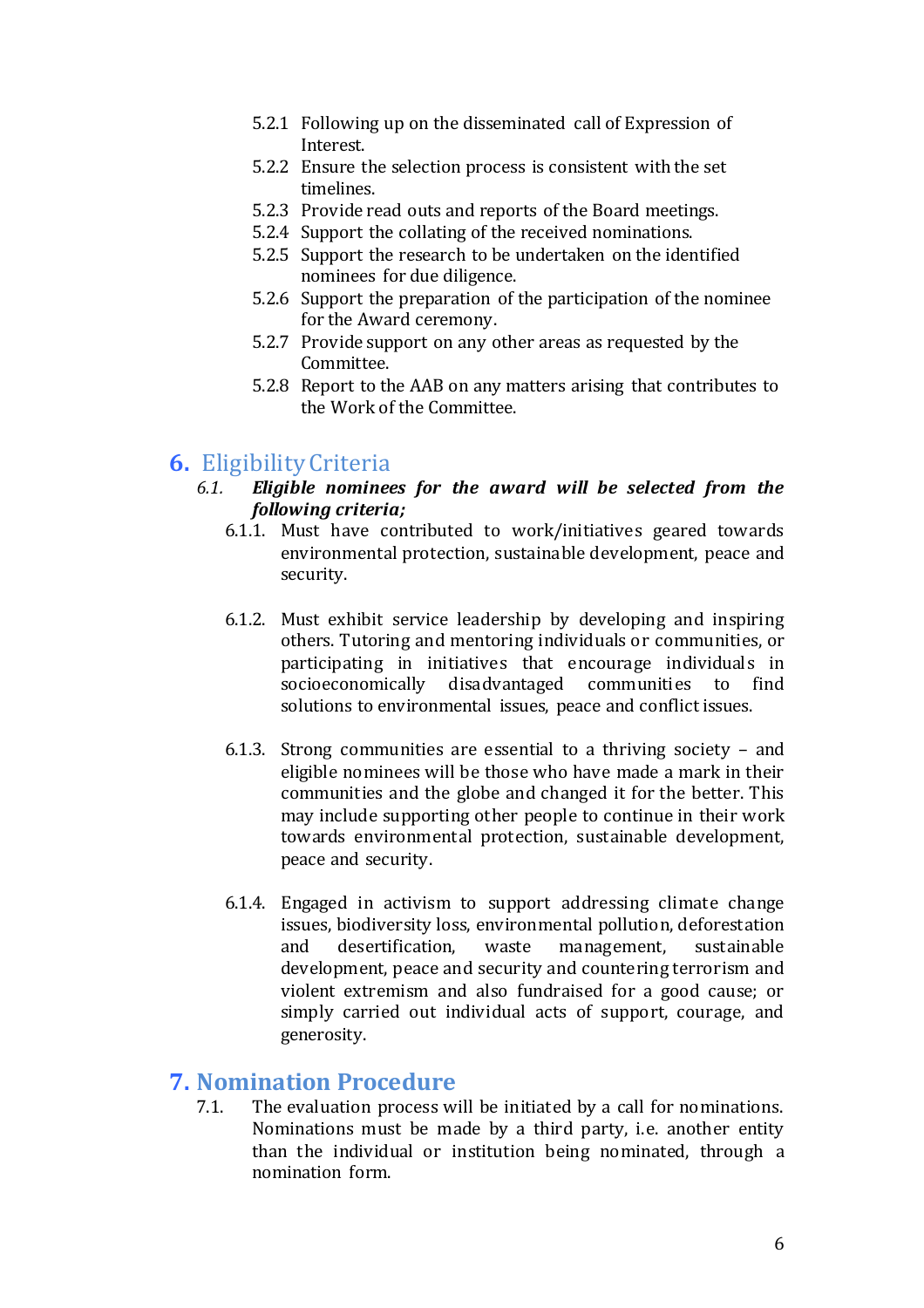- 7.2. Self-nominations will not be accepted and the application call will be made within set timelines with a deadline set on the application call.
- 7.3. Eligible nominators include senior level officials from government departments and agencies, international organizations, academic institutions, renowned and relevant non-governmental organizations and professional associations.
- 7.4. The nominee and nominator cannot be the same person or hierarchically dependent of each other.
- 7.5. Nominations shall be done through the submission of the online nomination form containing the following information:
	- 7.5.1. Name, title, organization and contact details of the nominator and relationship with the nominee;
	- 7.5.2. Name, title, organization, contact details of the nominee and relationship with the nominator;
	- 7.5.3. The merit of the nominee; project details and impact; academic work etc.
	- 7.5.4. Key reasons why the nominee is worthy of receiving an award.
- 7.6. Nominations with incomplete and/or missing data shall not be accepted by the Secretariat.
- 7.7. Past Award winners shall not be considered for further nominations.

## **8. Due Diligence**

- 8.1. The Secretariat shall review the submissions and prepare a list for the consideration of the Assessment Advisory Board.
- 8.2. The list shall consist of all nominations where all requested information has been duly provided.
- 8.3. The Secretariat shall organize and service the meetings of the Assessment Advisory Board (during which it presents the nominations to the Board. The Board can request further communication with nominees or, if necessary, additional documents.
- 8.4. After the nomination period has expired, the Secretariat will conduct due diligence of the shortlisted nominees. The nominees shall be contacted and asked by the Secretariat whether they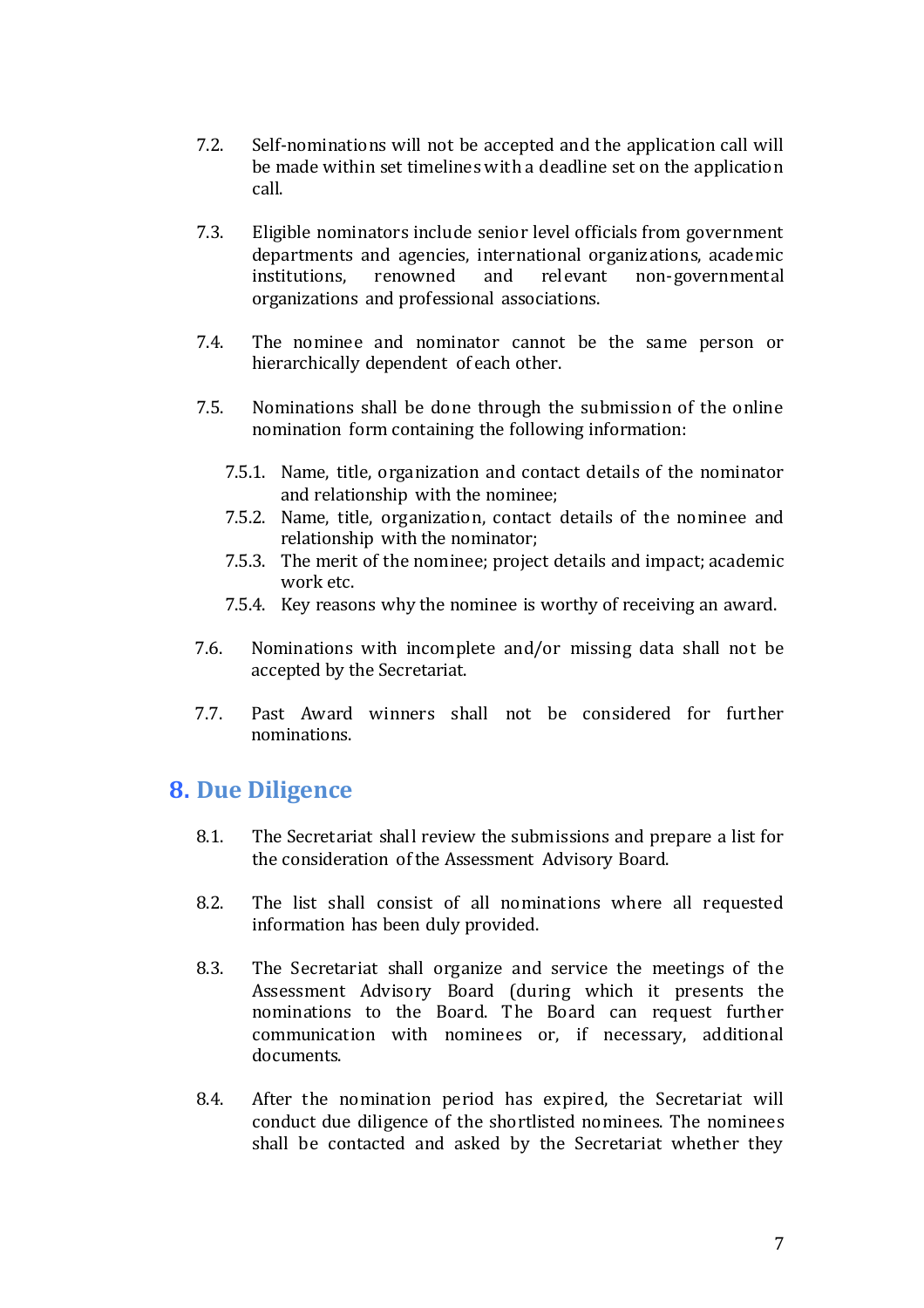accept the nomination and whether they consent to being subject to background checks, as appropriate and necessary.

- 8.5. If they do not accept, or consent to the background checks their nomination shall be removed from the list. If they accept, the Secretariat shall proceed.
- 8.6. The Secretariat may contact both the nominators and nominees for further questions and additional information.
- 8.7. A nominee will be disqualified if they;
	- 8.7.1 Are members of criminal gangs/groups or support any course that undermine or infringe on the purpose and rationale of this Award.
	- 8.7.2 Conduct unbefitting the integrity standards expected of the recipient of such a prestigious award.
	- 8.7.3 Have administrative or legal/judicial sanctions imposed through a final decision by a competent administrative authority or court of law.
	- 8.7.4 Grave allegations, which have not yet been adjudicated, while not constituting reason for disqualification, may give rise to a decision by the ABB and/or the HLC to suspend consideration of the nomination.
	- 8.7.5 Receive or solicit, or agrees to receive or solicit, a benefit as an inducement or reward for procuring or assisting in the procurement of the Award.
	- 8.7.6 Gives or offers, or agrees to give or offer, a benefit as an inducement or reward for procuring or assisting in the procurement of the Award.
	- 8.7.7 without lawful authority uses or wears a certificate, insignia, medal or other decoration issued and conferred as part of the Award.
	- 8.7.8 Falsely represents himself or herself to be the person upon whom the Award was conferred to.
	- 8.7.9 without lawful authority provides or offers to provide the Award conferred to them, to a person not authorized to use or claim the Award.

#### **9. Evaluation Criteria**

- 9.1. **Multilateral efforts to achieve environmental protection, sustainable development, peace and security.**
	- 9.1.1.1. Showcased commitments towards engaging and establishing multilateral efforts to halt environmental degradation and enhancement of sustainable development, peace and security.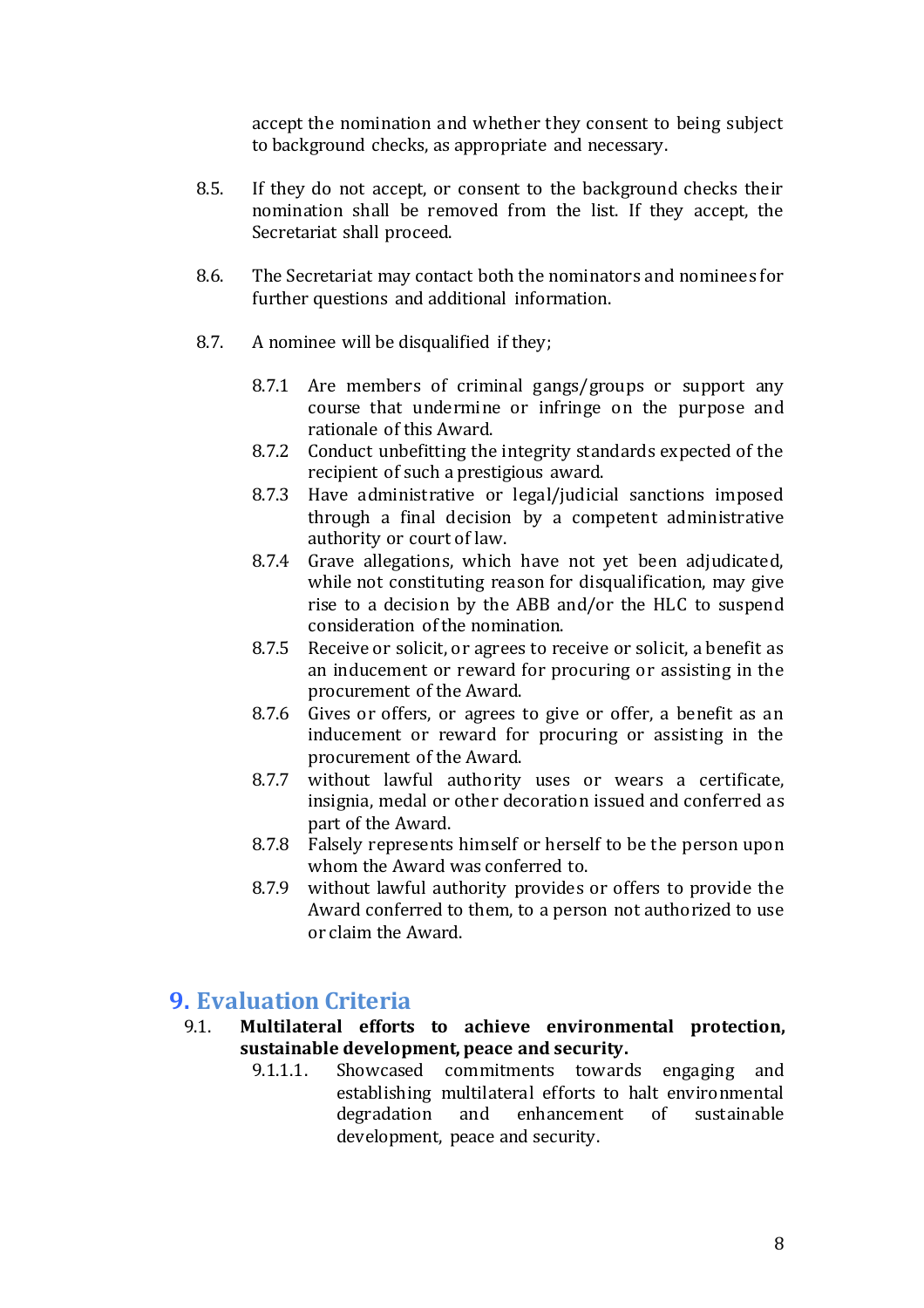9.1.1.2. Significant contributions in multilateral efforts geared towards environmental protection, sustainable development, peace and security.

#### 9.2. **Fostering linkages between the environment, sustainable development, peace and security.**

- 9.2.1.1. Demonstrated commitment to fostering the linkage between the environment, sustainable development, peace and security.
- 9.2.1.2. Mobilized global discussions to address the nexus between environmental issues, sustainable development, peace and security.

#### 9.3. **Addressing climate change and its adverse effects.**

- 9.3.1.1. Impact of actions, initiatives and work to address climate change.
- 9.3.1.2. Galvanized countries commitment and contribution to enhance mitigation, adaptation and climate financing.
- 9.3.1.3. Unwavering commitment to widely communicate impacts of climate change effects if not urgently addressed.

#### 9.4. **Dealing with disruptive and unpredictable international threats.**

- 9.4.1.1. Significant contribution to awareness-raising among the academic community, youth and community based organizations on disruptive and unpredictable international threats.
- 9.4.1.2. Contributed to national and global policy frameworks formulations geared to addressing disruptive and unpredictable international threats.
- 9.4.1.3. Been at the forefront to combat unpredictable international threats towards a country.

#### 9.5. **Championing and negotiating multilateral resolutions at a continental and/or international level.**

9.5.1.1. Showcased potential for serving as a role model for others.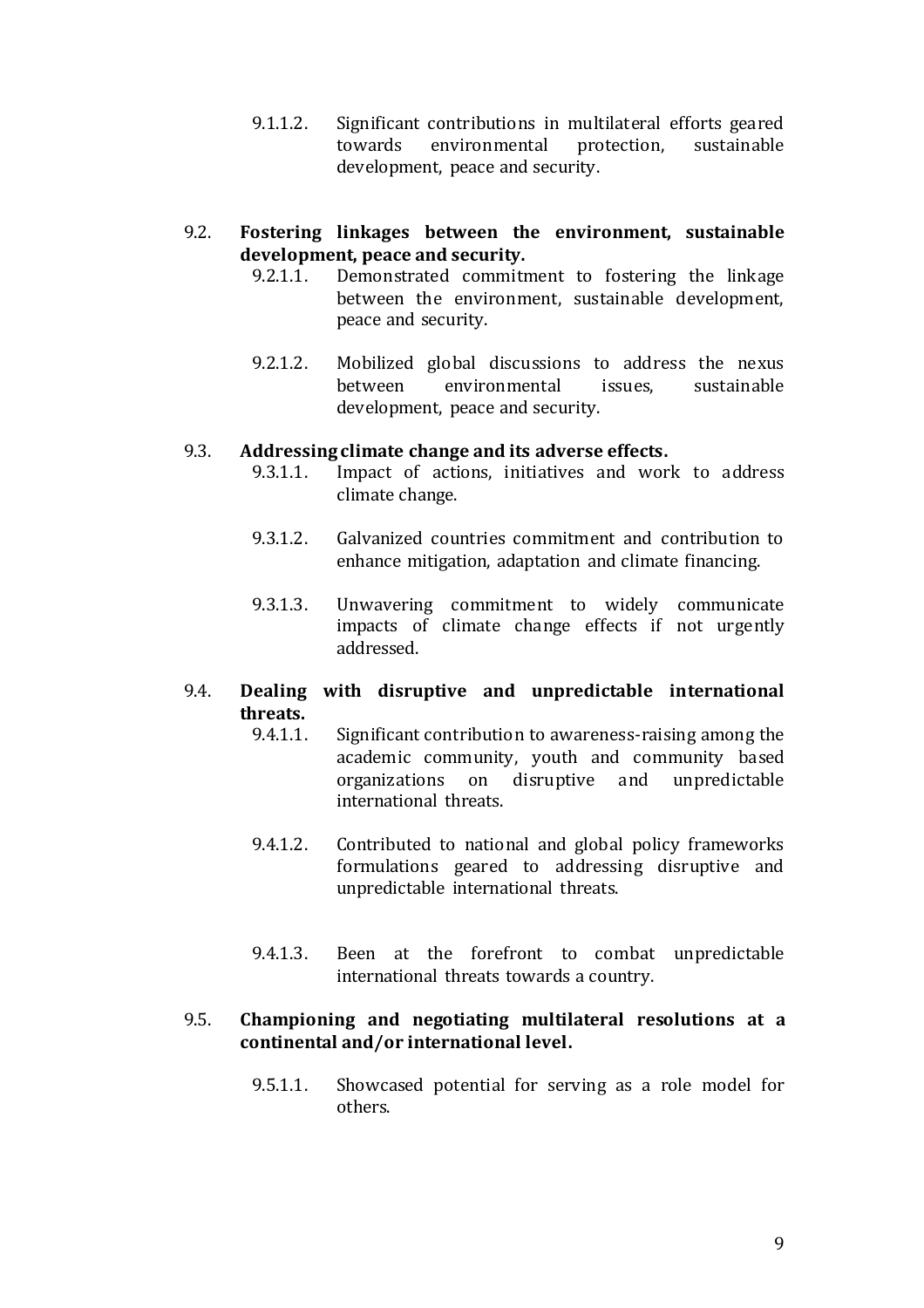- 9.5.1.2. Contributed/participated in championing and negotiating multilateral resolutions at a continental/or international level in various platforms.
- 9.5.1.3. Contributed to formulating national and global positions and resolutions to be negotiated under various global frameworks and platforms.

## **10. Evaluation and Completion of the Short List**

- 10.1 The AAB shall hold at least one meeting, organized and serviced by the Secretariat, to consider the results of all nominations received.
- 10.2 The AAB shall be able to conduct further analysis of the information provided by the Secretariat and, if deemed necessary, establish contact with the nominees through the information provided by the nominees. The AAB shall prepare a provisional shortlist of no more than 5 (five) nominees and present it to the Secretariat for further verification.
- 10.3 If a nomination does not fulfill the required due diligence, the Secretariat shall forward it to the AAB for further verification and discussion.
- 10.4 The AAB shall forward the shortlist for the HLC with appropriate recommendations.
- 10.5 The HLAC shall reach a final decision in selecting the award winners, preferably not later than one month prior to the Award ceremony.
- 10.6 The decisions of the HLC shall be final.
- 10.7 The HLC shall inform the AAB of its decisions and with reasons thereof.
- 10.8 The selected winner shall receive a formal letter from the Secretariat announcing their selection and inviting them to the Award ceremony. The list of winners shall be made public on the Award's multimedia platform.
- 10.9 The Secretariat shall similarly communicate to the applicants who were not successful in the process with justified reasons in order to maintain a transparent and fair process.

#### 11. Communication Strategy

11.1. The Secretariat shall create and maintain a comprehensive communication strategy for the dissemination of information and promotion of the Award.